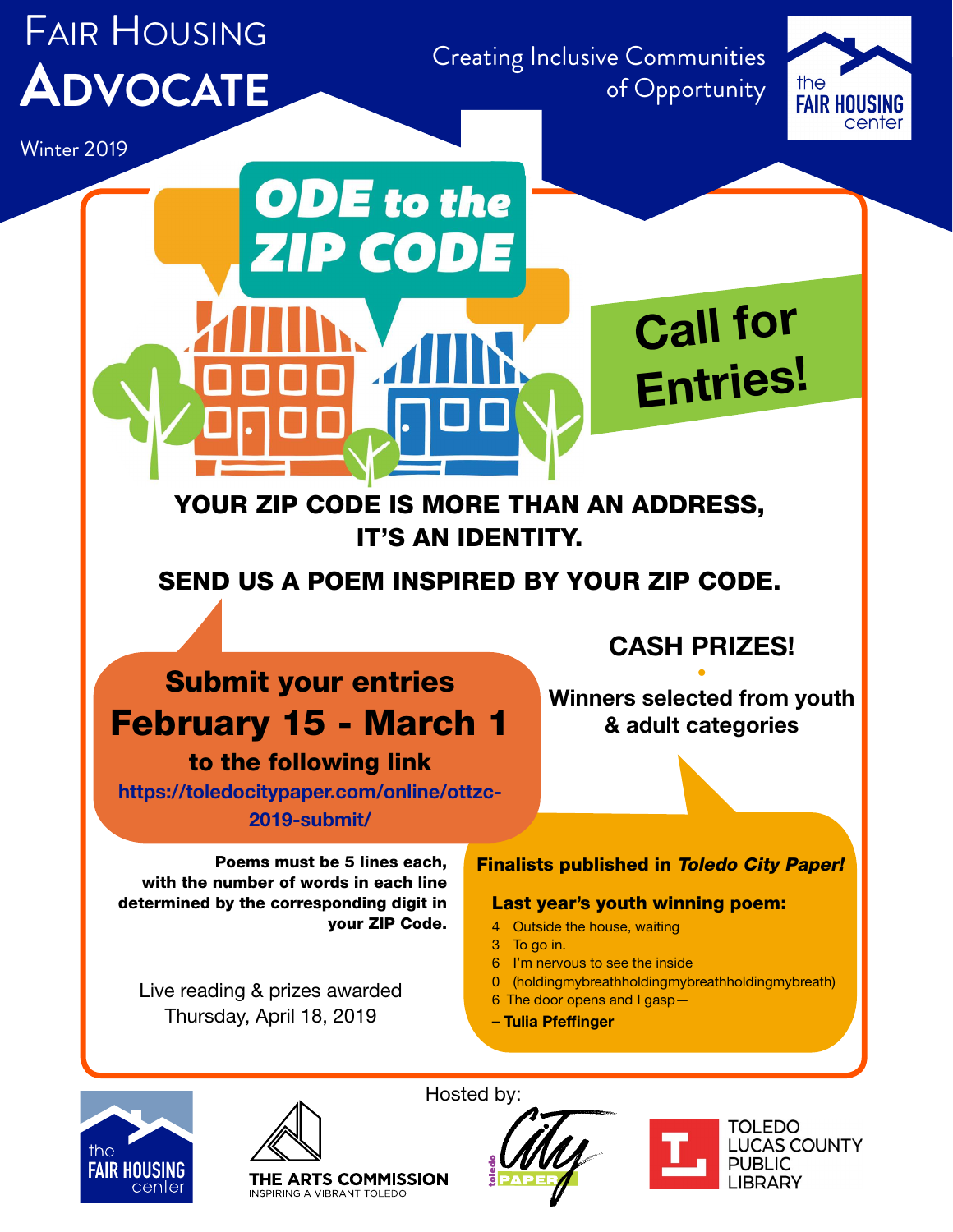# **Boost Your Fair Housing Knowledge!**

### **Housing professionals have two opportunities to attend free trainings on fair housing.**

air Housing: Basics and Beyond outlines the fundamentals of fair housing laws and regulations for housing industry professionals. The course provides an overview of the history of the Fair Housing Act, defines protected classes, air Housing: Basics and Beyond outlines the fundamentals of fair housing laws and regulations for housing industry<br>professionals. The course provides an overview of the history of the Fair Housing Act, defines protected cl understanding and compliance with fair housing laws, in an effort to prevent housing discrimination.



### **Free Fair Housing Training for Real Estate Professionals**

Earn 3 CE Credits in Ohio and Michigan **Thursday, February 21 9 a.m. – noon** Toledo Regional Association of Realtors 590 Longbow Dr. Maumee, OH 43537 **TRAR members [RSVP here](https://mdweb.mmsi2.com/toledoss/toledo_courses.pl?course=022119FAIR) Non-TRAR members RSVP to dana@toledorealtors.com**

**Free Fair Housing Webinar for Landlords, Property Managers, and Rental Industry Professionals**

**Tuesday, February 26**  10 a.m. – noon **[Register here](https://attendee.gotowebinar.com/register/6038072954378940685)**

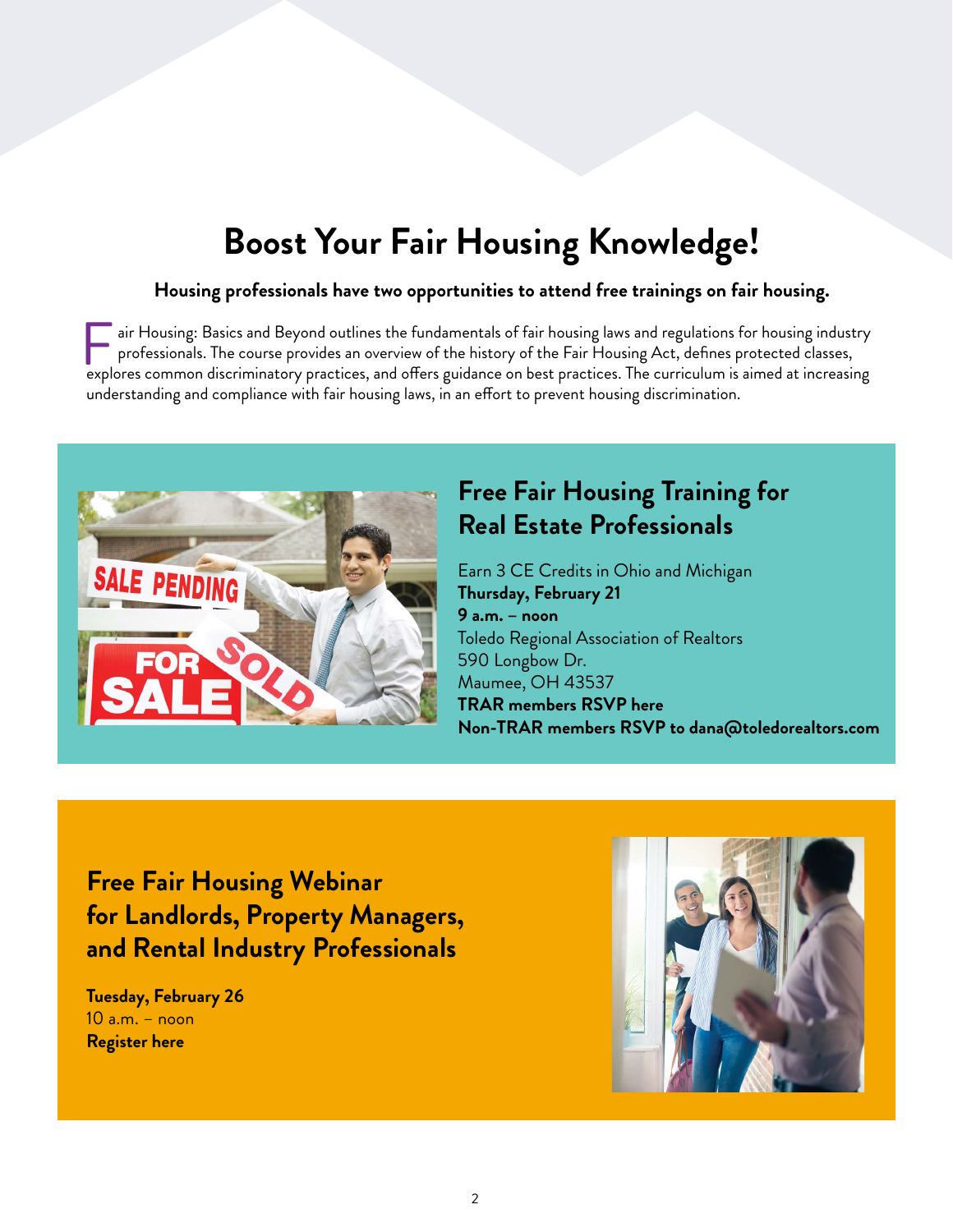# **Delivering Results**

magine a simple task such as getting your mail being difficult because accessing the mailroom can be hazardous. That's what a recent client faced when she contacted The Fair Housing Center for help. I

The client's disability requires the use of a walker or wheelchair to get around. However, the door to the mailroom in her apartment complex was so heavy that she couldn't pull it open safely without it slamming back and nearly knocking her down. The threshold at the entrance to the mailroom was also too high, making it difficult for her to get in and out. To make matters worse, the lack of handicapped parking near the mailroom meant she had to park far away and walk a long distance, causing her to fall multiple times on the slippery walkway.

Assisting our client through the process, an administrative complaint was filed with the Ohio Civil Rights Commission and successfully resolved. As a result of the case, the apartment complex modified the door to make it easier to open and created a beveled threshold. They are also in the process of building a new mailroom with a fully accessible entrance. To ensure our client can safely travel to the mailroom, handicapped parking spaces have been installed and the sidewalk will be salted during the winter.



This case serves as a great example that very often the

modifications required to accommodate a person's disability can be very small, but have a meaningful impact on that person's daily life.

# **Removing Barriers**

 woman with a disability was awarded an emotional support animal through a partnership between the Toledo Area Humane Society and ProMedica. After notifying her landlord about her new dog, she was told that her woman with a disability was awarded an emotional support animal through a partnership between the Toled<br>Area Humane Society and ProMedica. After notifying her landlord about her new dog, she was told that he<br>doctor would h landlord can ask for that. However, this landlord also wanted to know the doctor's specialty and license number, and how long the doctor had been treating the client. In addition, the doctor had to sign a form stating that he would testify in court to the tenant's disability – and have all this notarized and sent to the company's corporate offices. The Fair Housing Center educated the landlord on the reasonable accommodation process and explained that this was an undue burden on our client. We requested that the landlord accept the tenant's original doctor's note as sufficient to be able to have her dog. The landlord agreed, and the tenant was able to keep her emotional support animal without additional requirements.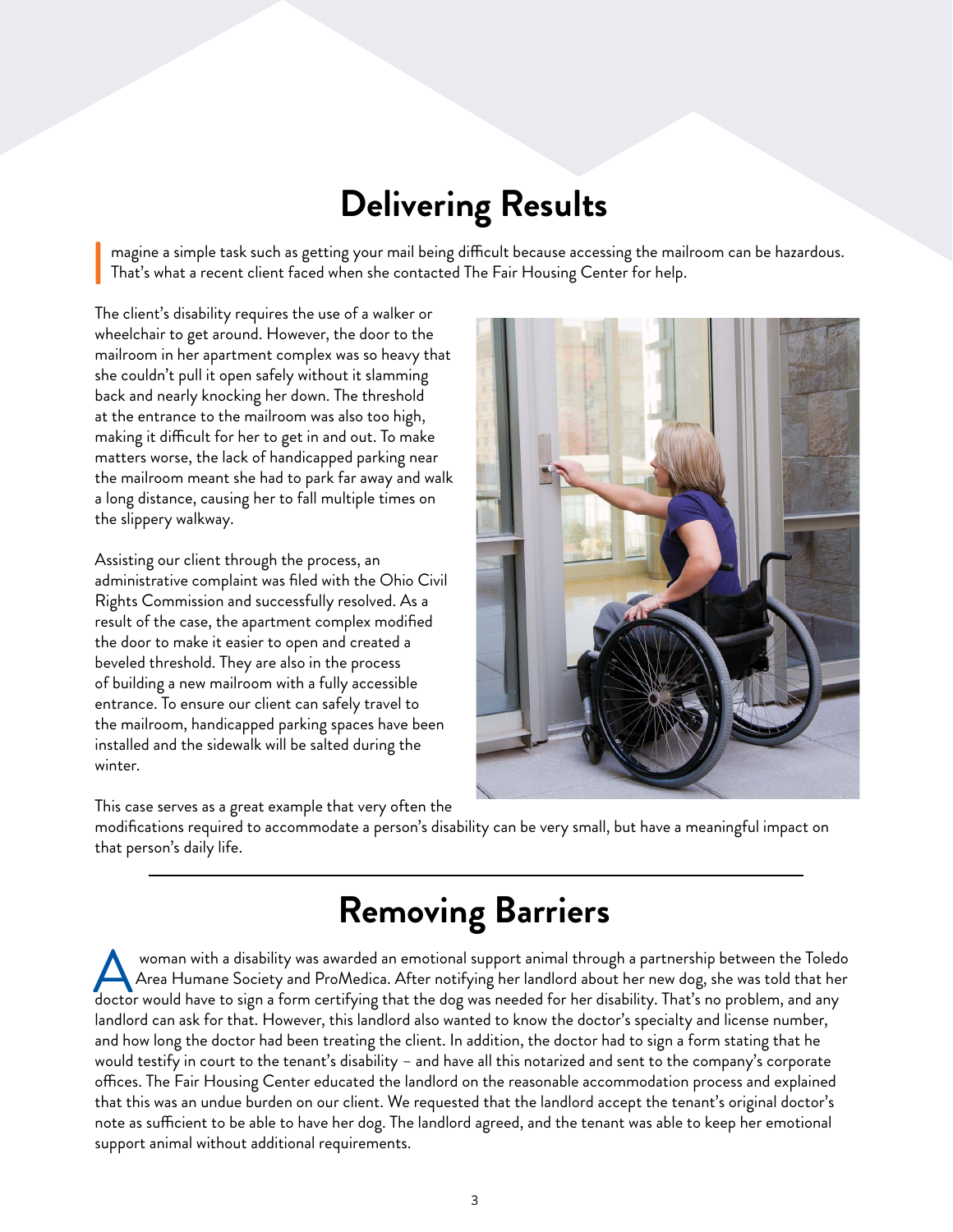

# **Have you joined the Movement?**

Help foster more diverse, inclusive communities by joining the Welcome In My Backyard (WIMBY) campaign! Inspired by similar efforts in other communities, WIMBY Ohio is a timely and powerful response to the "Not In My Backyard" sentiment that leads to discrimination, harassment, and intolerance.

It's easy to participate! Take the WIMBY pledge, display a yard sign or window decal, and share on social media.